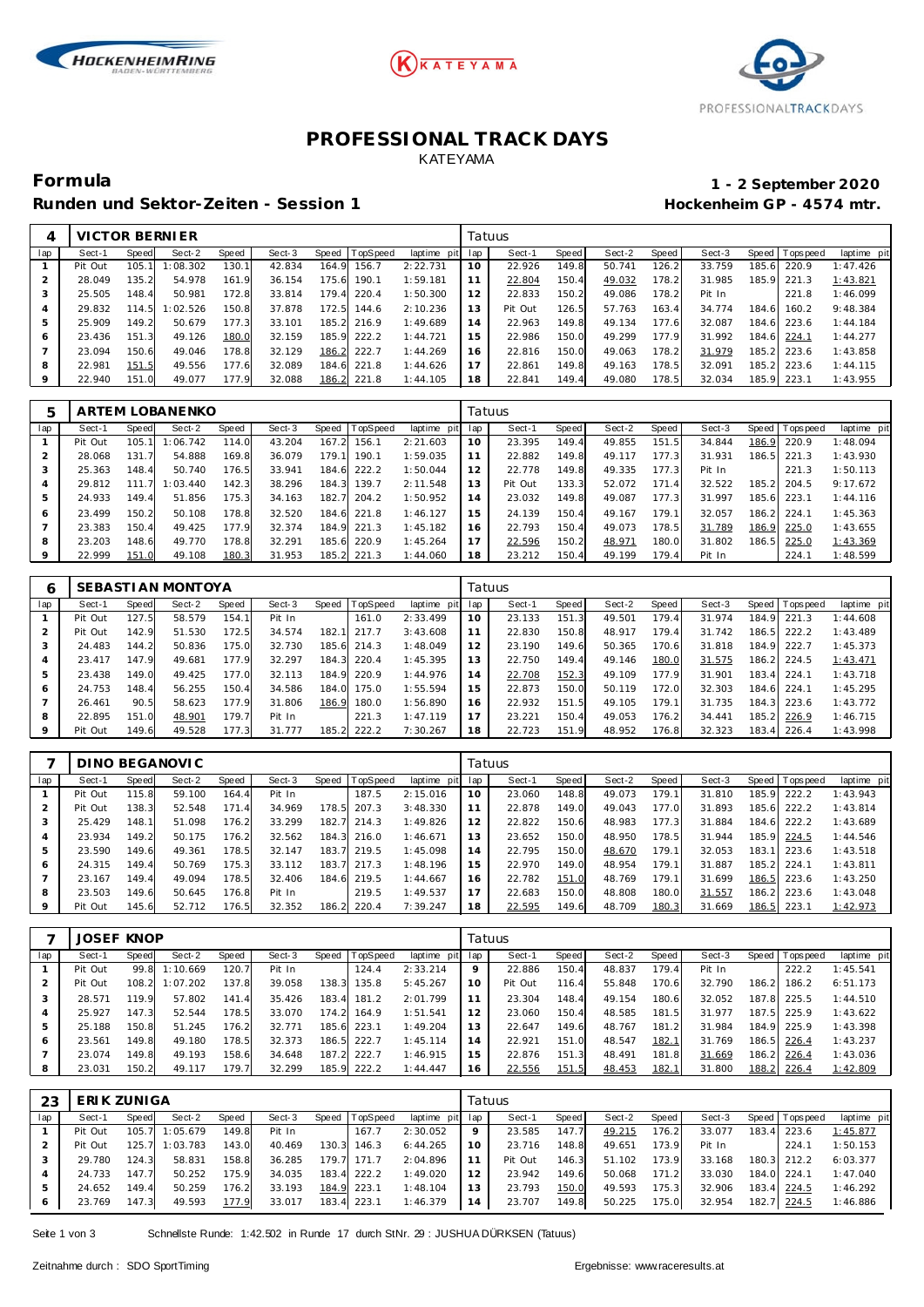





### **PROFESSIONAL TRACK DAYS** KATEYAMA

#### **Formula 1 - 2 September 2020 Hockenheim GP - 4574 mtr.**

| Runden und Sektor-Zeiten - Session 1 |  |
|--------------------------------------|--|
|                                      |  |

| 23.637 | 147.5 | 49.918 | $-$ 174.2 35.324 | 184.6 223.1                                                                              | $1:48.879$ 15 | 23.549 | 149.2 | 49.533 |  |  | 173.4 32.972 183.1 224.5 1:46.054 |
|--------|-------|--------|------------------|------------------------------------------------------------------------------------------|---------------|--------|-------|--------|--|--|-----------------------------------|
| 24.571 | 149.4 |        |                  | 49.647 176.5 32.823 184.3 222.7 1:47.041 16 23.744 149.6 49.916 162.2 33.232 184.0 224.1 |               |        |       |        |  |  | 1:46.892                          |

| 29  |         |          | JUSHUA DÜRKSEN |       |        |       |             |                 |     | Tatuus  |       |        |       |        |       |                   |             |
|-----|---------|----------|----------------|-------|--------|-------|-------------|-----------------|-----|---------|-------|--------|-------|--------|-------|-------------------|-------------|
| lap | Sect-1  | Speed    | Sect-2         | Speed | Sect-3 | Speed | TopSpeed    | laptime<br>pitl | lap | Sect-1  | Speed | Sect-2 | Speed | Sect-3 |       | Speed   Tops peed | laptime pit |
|     | Pit Out | 117<br>6 | 1:01.154       | 153.4 | Pit In |       | 155.8       | 2:13.145        | 10  | 22.606  | 149.0 | 48.861 | 179.7 | Pit In |       | 223.1             | 1:44.399    |
|     | Pit Out | 137.8    | 55.589         | 130.1 | 35.652 | 171.  | 193.2       | 6:00.799        | 11  | Pit Out | 129.3 | 56.721 | 170.9 | 33.457 | 180.6 | 165.1             | 5:52.801    |
| 3   | 25.066  | 144.6    | 55.087         | 161.7 | 33.186 | 182.1 | 164.9       | 1:53.339        | 12  | 24.219  | 149.0 | 50.396 | 177.0 | 31.882 | 187.8 | 216.9             | 1:46.497    |
| 4   | 23.926  | 143.4    | 52.793         | 141.5 | 37.486 |       | 187.8 183.1 | 1:54.205        | 13  | 22.862  | 150.8 | 48.702 | 175.3 | 32.275 | 188.5 | 226.4             | 1:43.839    |
| 5   | 23.356  | 147.7    | 58.183         | 179.7 | 34.594 | 187.2 | 188.8       | 1:56.133        | 14  | 22.577  | 149.6 | 48.854 | 180.6 | 31.543 | 188.2 | 226.4             | 1:42.974    |
| 6   | 22.680  | 150.4    | 48.584         | 181.5 | 32.796 |       | 188.2 223.1 | 1:44.060        | 15  | 22.540  | 150.8 | 48.457 | 180.6 | 31.565 | 188.5 | 226.4             | 1:42.562    |
|     | 23.670  | 150.4    | 48.843         | 178.5 | 32.574 |       | 187.8 223.1 | 1:45.087        | 16  | 22.562  | 149.0 | 49.084 | 180.3 | 31.602 | 188.5 | 225.9             | 1:43.248    |
| 8   | 22.694  | 150.4    | 48.549         | 181.2 | 31.697 |       | 187.5 223.6 | 1:42.940        | 17  | 22.400  | 149.0 | 48.403 | 179.4 | 31.699 | 187.8 | 226.4             | 1:42.502    |
| 9   | 22.628  | 150.8    | 48.444         | 181.5 | 31.584 |       | 188.2 222.7 | 1:42.656        | 18  |         |       |        |       |        |       |                   |             |

| 46      | GABRI ELE MI NI |       |          |       |        |       |          |             |     | Tatuus |       |        |       |        |       |                 |             |
|---------|-----------------|-------|----------|-------|--------|-------|----------|-------------|-----|--------|-------|--------|-------|--------|-------|-----------------|-------------|
| lap     | Sect-1          | Speed | Sect-2   | Speed | Sect-3 | Speed | TopSpeed | laptime pit | lap | Sect-1 | Speed | Sect-2 | Speed | Sect-3 |       | Speed Tops peed | laptime pit |
|         | Pit Out         | 116.4 | 59.339   | 163.6 | Pit In |       | 178.5    | 2:14.552    | 10  | 22.875 | 148.8 | 48.962 | 178.8 | 31.887 | 185.6 | 223.6           | 1:43.724    |
| 2       | Pit Out         | 140.4 | 52.680   | 170.9 | 35.199 | 181.8 | 216.4    | 3:31.436    |     | 22.882 | 151.3 | 48.543 | 180.3 | 31.806 |       | 186.2 224.5     | 1:43.231    |
|         | 24.525          | 148.4 | 50.449   | 175.9 | 32.988 | 184.9 | 216.4    | 1:47.962    | 12  | 22.946 | 151.3 | 48.618 | 180.3 | 31.930 | 184.0 | 225.5           | 1:43.494    |
| 4       | 24.048          | 150.4 | 49.598   | 178.2 | 32.339 | 185.2 | 221.3    | 1:45.985    | 13  | 23.121 | 150.8 | 48.548 | 180.6 | 31.916 | 186.5 | 225.0           | 1:43.585    |
| 5       | 23.104          | 150.2 | 49.060   | 178.5 | 32.004 | 187.5 | 223.6    | 1:44.168    | 14  | 22.841 | 150.2 | 48.729 | 180.3 | 31.621 | 186.5 | 225.5           | 1:43.191    |
| 6       | 25.075          | 149.4 | 54.743   | 164.4 | 34.887 | 185.9 | 211.4    | 1:54.705    | 15  | 22.791 | 151.7 | 48.488 | 181.2 | 31.509 | 185.2 | 225.9           | 1:42.788    |
|         | 23.156          | 129.2 | 1:00.286 | 179.7 | Pit In |       | 192.5    | 1:58.137    | 16  | 22.638 | 151.3 | 48.480 | 178.8 | 31.534 | 187.5 | 225.9           | 1:42.652    |
| 8       | Pit Out         | 147.9 | 50.472   | 175.9 | 32.220 | 186.2 | 210.5    | 8:54.120    | 17  | 22.648 | 151.7 | 48.604 | 181.5 | Pit In |       | 225.9           | 1:47.120    |
| $\circ$ | 23.352          | 150.0 | 49.159   | 178.5 | 32.086 | 186.9 | 225.9    | 1:44.597    | 18  |        |       |        |       |        |       |                 |             |

| 58  | ELIAS SEPPÄNEN |                    |        |       |        |       |          |             |         | Tatuus |       |        |        |        |       |                 |             |
|-----|----------------|--------------------|--------|-------|--------|-------|----------|-------------|---------|--------|-------|--------|--------|--------|-------|-----------------|-------------|
| lap | Sect-1         | Speed              | Sect-2 | Speed | Sect-3 | Speed | TopSpeed | laptime pit | lap     | Sect-1 | Speed | Sect-2 | Speed  | Sect-3 |       | Speed Tops peed | laptime pit |
|     | Pit Out        | 132.7              | 57.149 | 151.3 | Pit In |       | 176.5    | 3:39.621    | 8       | 23.022 | 149.2 | 48.959 | 178.8  | 32.038 | 184.6 | 222.2           | 1:44.019    |
|     | Pit Out        | 139.5              | 52.402 | 170.3 | Pit In |       | 213.0    | 11:06.396   | $\circ$ | 23.100 | 150.0 | 48.772 | 179.4  | 31.998 |       | 186.2 222.2     | 1:43.870    |
|     | Pit Out        | 143.8              | 51.399 | 176.5 | 33.039 | 185.2 | 216.4    | 2:20.380    |         | 22.877 | 150.8 | 48.732 | 179.7  | 32.023 | 185.9 | 223.1           | 1:43.632    |
|     | 23.579         | 149.2              | 51.925 | 146.5 | Pit In |       | 217.7    | 1:53.478    |         | 22.967 | 150.2 | 48.726 | 180.0  | 31.881 | 186.2 | 222.7           | 1:43.574    |
|     | Pit Out        | 147.3              | 49.710 | 177.0 | 32.845 | 184.6 | 220.9    | 7:53.776    |         | 22.843 | 150.2 | 48.894 | 179.41 | 31.803 | 186.5 | 222.7           | 1:43.540    |
| 6   | 24.141         | 149.6              | 51.617 | 178.2 | 32.377 | 184.3 | 206.9    | 1:48.135    |         | 22.745 | 150.6 | 48.672 | 179.7  | 31.775 | 186.2 | 222.2           | 1:43.192    |
|     | 23.202         | 150.4 <sub>1</sub> | 49.045 | 178.5 | 32.454 | 184.6 | 220.9    | 1:44.701    | 14      |        |       |        |        |        |       |                 |             |

| 72  |         |       | LEONARDO FORNAROLI |       |        |       |                 |             |     | Tatuus  |       |        |       |        |        |             |             |
|-----|---------|-------|--------------------|-------|--------|-------|-----------------|-------------|-----|---------|-------|--------|-------|--------|--------|-------------|-------------|
| lap | Sect-1  | Speed | Sect-2             | Speed | Sect-3 | Speed | <b>TopSpeed</b> | laptime pit | lap | Sect-1  | Speed | Sect-2 | Speed | Sect-3 | Speed  | T ops pee d | laptime pit |
|     | Pit Out | 115.3 | 59.671             | 152.8 | Pit In |       | 77.0            | 2:10.268    | 10  | 22.942  | 149.6 | 48.988 | 180.6 | 32.083 | 185.2  | 223.7       | 1:44.013    |
|     | Pit Out | 133.2 | 53.827             | 170.6 | 34.099 | 183.1 | 207.3           | 4:49.810    |     | 22.843  | 150.2 | 48.932 | 180.9 | 32.304 | 186.5  | 225.5       | 1:44.079    |
| 3   | 23.770  | 146.5 | 50.424             | 175.3 | 33.630 | 183.4 | 216.4           | 1:47.824    | 12  | 22.793  | 148.8 | 49.257 | 179.4 | Pit In |        | 223.7       | 1:48.660    |
|     | 23.192  | 148.6 | 49.693             | 179.1 | 32.744 | 184.6 | 221.8           | 1:45.629    | 13  | Pit Out | 147.5 | 50.854 | 172.5 | 32.781 | 185.21 | 215.1       | 3:58.448    |
| 5   | 23.073  | 146.5 | 49.244             | 179.7 | 32.239 | 184.9 | 221.3           | 1:44.556    | 14  | 22.990  | 149.4 | 49.566 | 162.4 | 32.986 | 183.1  | 222.7       | 1:45.542    |
| 6   | 22.980  | 150.0 | 48.996             | 179.7 | 32.105 | 185.2 | 223.1           | 1:44.081    | 15  | 22.838  | 149.2 | 50.580 | 178.5 | 32.059 | 185.2  | 202.6       | 1:45.477    |
|     | 22.882  | 150.2 | 49.228             | 179.4 | 35.050 | 186.2 | 223.1           | 1:47.160    | 16  | 23.308  | 150.0 | 49.206 | 179.4 | 32.156 | 186.5  | 225.5       | 1:44.670    |
| 8   | 23.273  | 148.6 | 49.416             | 178.8 | 32.144 | 184.3 | 220.9           | 1:44.833    | 17  | 22.719  | 150.2 | 48.864 | 180.3 | 31.875 | 186.9  | 225.0       | 1:43.458    |
| 9   | 22.974  | 149.6 | 49.263             | 178.8 | 32.121 | 185.2 | 221.3           | 1:44.358    | 18  | 23.914  | 147.7 | 49.185 | 179.7 | Pit In |        | 222.7       | 1:47.210    |

|     |         | IM TRAMNITZ |        |       |        |       |          |             | Tatuus |        |       |        |       |        |       |                   |             |  |
|-----|---------|-------------|--------|-------|--------|-------|----------|-------------|--------|--------|-------|--------|-------|--------|-------|-------------------|-------------|--|
| lap | Sect-1  | Speed       | Sect-2 | Speed | Sect-3 | Speed | TopSpeed | laptime pit | lap    | Sect-1 | Speed | Sect-2 | Speed | Sect-3 |       | Speed   Tops peed | laptime pit |  |
|     | Pit Out | 133.2       | 56.819 | 162.4 | Pit In |       | 176.5    | 2:37.589    | 10     | 23.201 | 149.2 | 49.036 | 178.8 | 32.124 | 185.6 | 220.4             | 1: 44.361   |  |
| 2   | Pit Out | 140.3       | 51.143 | 170.6 | 33.322 | 180.0 | 209.7    | 4:39.906    | 11     | 22.953 | 149.6 | 48.861 | 179.4 | 32.118 | 183.1 | 220.9             | 1:43.932    |  |
| 3   | 23.716  | 145.4       | 50.110 | 177.3 | 32.304 | 186.9 | 206.5    | 1:46.130    | 12     | 22.967 | 151.9 | 48.580 | 178.8 | 31.909 | 185.9 | 221.8             | 1:43.456    |  |
| 4   | 23.118  | 151.5       | 49.115 | 180.3 | 32.288 | 185.6 | 220.9    | 1:44.521    | 13     | 22.956 | 151.5 | 48.558 | 179.7 | 31.929 | 186.5 | 222.7             | 1:43.443    |  |
| 5   | 23.150  | 150.2       | 49.025 | 179.1 | 32.047 | 185.9 | 221.3    | 1:44.222    | 14     | 22.826 | 150.6 | 48.819 | 179.7 | 31.957 | 186.2 | 222.2             | 1:43.602    |  |
| 6   | 23.840  | 126.5       | 49.609 | 173.1 | 32.144 | 187.5 | 219.5    | 1:45.593    | 15     | 22.741 | 152.1 | 51.385 | 143.2 | 37.309 | 185.9 | 223.6             | 1:51.435    |  |
|     | 22.750  | 150.6       | 48.776 | 180.6 | 31.856 | 186.5 | 220.9    | 1:43.382    | 16     | 22.758 | 150.8 | 48.695 | 180.0 | 31.870 | 187.2 | 223.1             | 1:43.323    |  |
| 8   | 22.928  | 151.3       | 57.471 | 134.0 | Pit In |       | 225.0    | 1:59.246    | 17     | 22.743 | 152.1 | 48.722 | 180.6 | 31.753 | 186.9 | 223.1             | 1:43.218    |  |
| 9   | Pit Out | 148.4       | 49.716 | 177.3 | 32.321 | 184.6 | 220.4    | 7:35.660    | 18     | 22.670 | 151.9 | 48.733 | 180.9 | 31.744 | 187.2 | 222.7             | 1:43.147    |  |

| 85  |         |       | <b>GABRIEL BORTOLETO</b> |       |        |                |                 | Tatuus |        |       |        |       |        |  |                |             |
|-----|---------|-------|--------------------------|-------|--------|----------------|-----------------|--------|--------|-------|--------|-------|--------|--|----------------|-------------|
| lap | Sect-1  | Speed | Sect-2                   | Speed | Sect-3 | Speed TopSpeed | laptime pit lap |        | Sect-1 | Speed | Sect-2 | Speed | Sect-3 |  | Speed Topspeed | laptime pit |
|     | Pit Out | 119.9 | 57.680                   | 166.4 | Pit In | 188.8          | 2:11.617        | 10     | 23.378 | 152.3 | 49.227 | 177.0 | 32.183 |  | 185.2 220.0    | 1:44.788    |
|     | Pit Out | 140.8 | 51.035                   | 173.4 | 34.307 | 177.6 216.4    | 3:32.865        | 11     | 23.065 | 150.2 | 49.094 | 176.8 | 31.854 |  | 185.9 222.7    | 1:44.013    |
|     | 24.096  | 150.0 | 51.028                   | 174.2 | 32.877 | 183.7 218.2    | 1:48.001        | 12     | 22.905 | 151.0 | 48.736 | 176.8 | 31.961 |  | 185.6 223.6    | 1:43.602    |
|     | 23.553  | 150.4 | 49.394                   | 176.8 | 32.477 | 184.9 221.8    | 1:45.424        | 13     | 23.064 | 151.0 | 48.524 | 178.5 | 31.838 |  | 186.2 225.5    | 1:43.426    |

Seite 2 von 3 Schnellste Runde: 1:42.502 in Runde 17 durch StNr. 29 : JUSHUA DÜRKSEN (Tatuus)